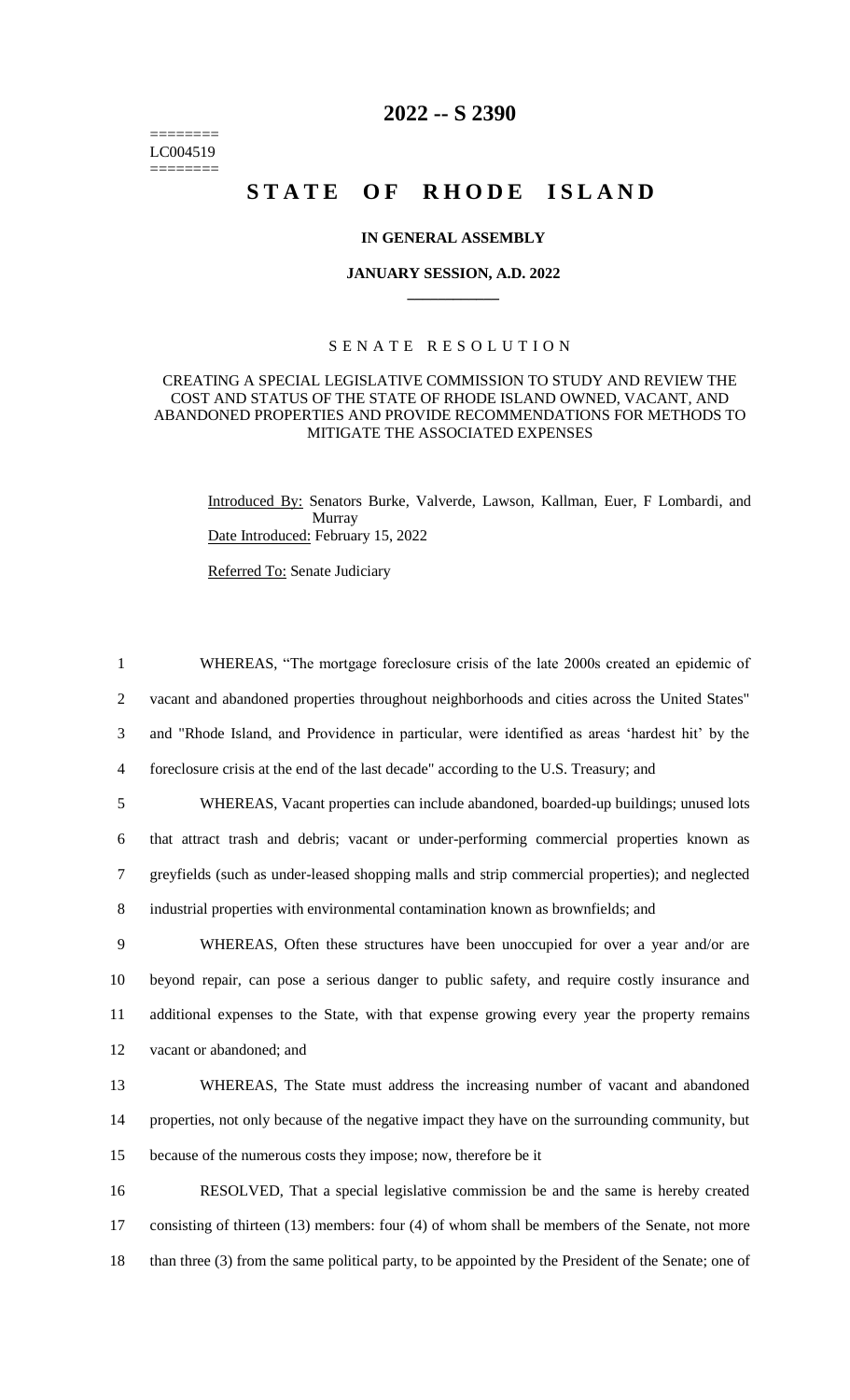whom shall be the Executive Director of the Rhode Island League of Cities and Towns, or designee; one of whom shall be the Rhode Island Tax Administrator, or designee; one of whom shall be the Rhode Island General Treasurer, or designee; one of whom shall be the RI Building Code Commissioner, or designee; one of whom shall be the Director of the Department of Administration, or designee; one of whom shall be the Rhode Island Attorney General, or designee; one of whom shall be a real estate attorney, to be appointed by the President of the Senate; one of whom shall be a Rhode Island home builder, to be appointed by the President of the Senate; and one of whom shall be the Chair of the Rhode Island State Properties Committee, or designee.

 In lieu of any appointment of a member of the legislature to a permanent advisory commission, a legislative study commission, or any commission created by a General Assembly resolution, the appointing authority may appoint a member of the general public to serve in lieu of a legislator, provided that the Majority Leader or the Minority Leader of the political party which is entitled to the appointment, consents to the member of the general public.

 The purpose of said commission shall be to make a comprehensive study and review of the costs and status of state owned vacant and abandoned properties and provide recommendations for methods to mitigate the associated expenses including, but not limited to:

- 
- 18 Summarize the many and varied costs that vacant and abandoned properties 19 impose;
- 20 Find ways to recapture and assess the value in vacant properties, bringing vitality 21 back to once blighted neighborhoods; and
- Streamline the approval process for returning tax-delinquent properties to productive use; and

 Forthwith upon passage of this resolution, the members of the commission shall meet at the call of the President of the Senate and organize and shall select a chairperson.

Vacancies in said commission shall be filled in like manner as the original appointment.

The membership of said commission shall receive no compensation for their services.

 All departments and agencies of the state shall furnish such advice and information, documentary and otherwise, to said commission and its agents as is deemed necessary or desirable by the commission to facilitate the purposes of this resolution.

The Joint Committee of Legislative Services is hereby authorized and directed to provide

suitable quarters for said commission; and be it further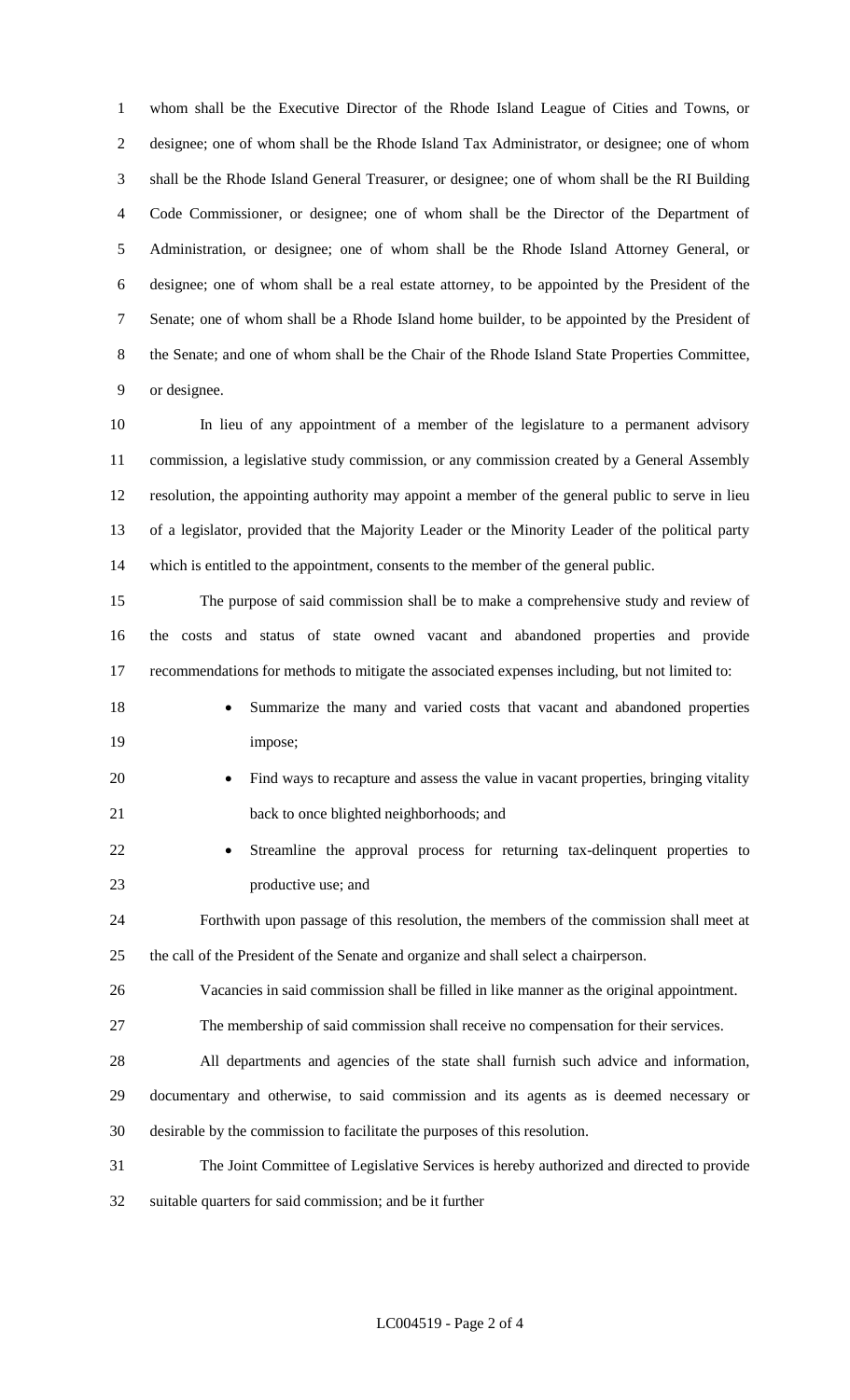- 1 RESOLVED, That the commission shall report its findings and recommendations to the
- 2 Senate no later than February 10, 2023, and said commission shall expire on March 21, 2023.

======== LC004519  $=$